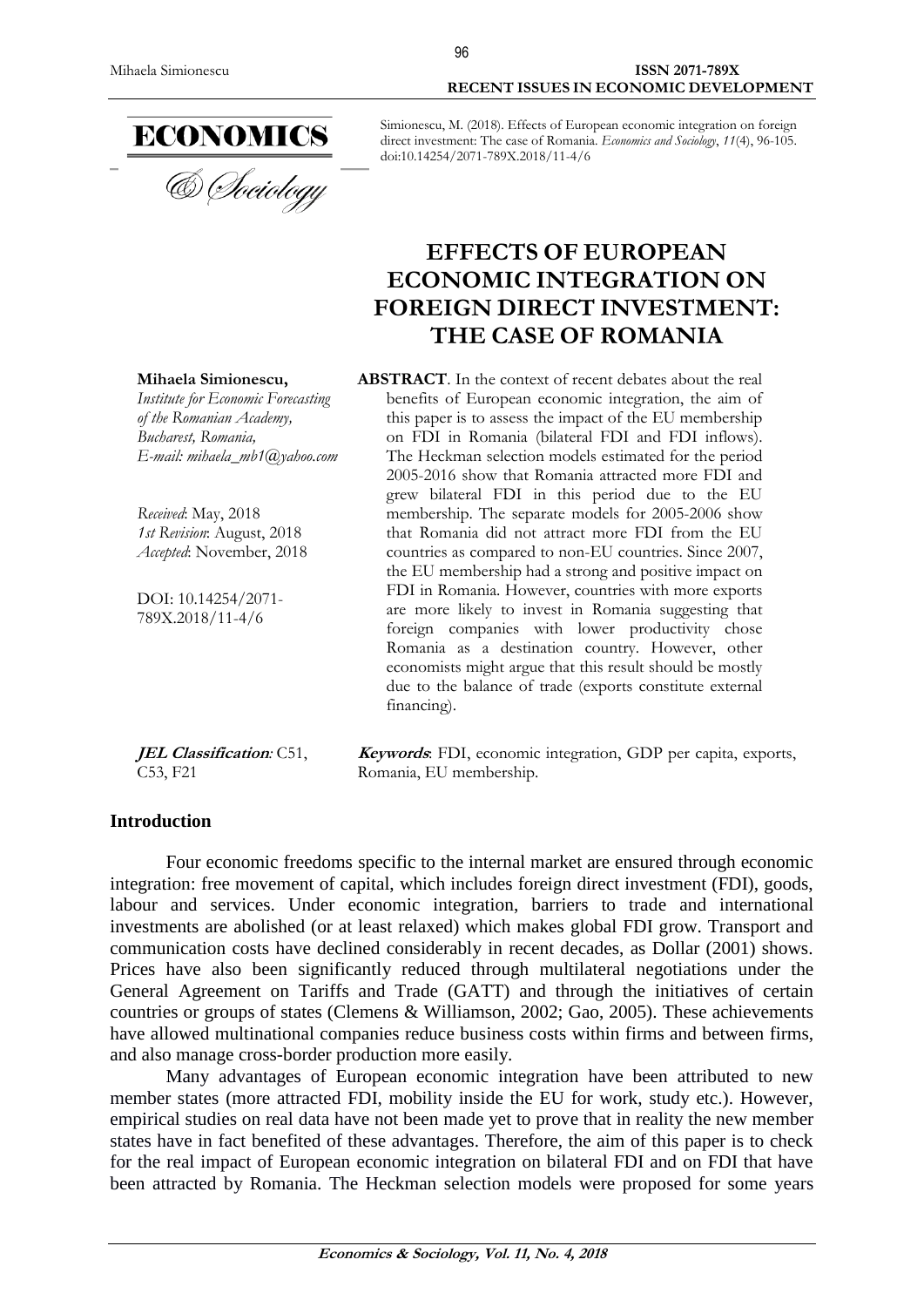|                    | 97                                    |  |
|--------------------|---------------------------------------|--|
| Mihaela Simionescu | ISSN 2071-789X                        |  |
|                    | RECENT ISSUES IN ECONOMIC DEVELOPMENT |  |

before and after Romania's integration in the EU. A sample of countries is considered in the analysis as Romanian's partners for FDI.

The paper continues with the presentation of theoretical background on the effects of economic integration on FDI highlighting results from literature. The gravity approach is described and the empirical results are commented. The last part of the paper concludes.

# **1. Literature review**

The benefits of European economic integration are not limited to the increasing level of FDI. There are some benefits of European economic integration for EU Member States that directly or indirectly influence FDI: almost unlimited access to EU funds and its markets, available human capital, VAT-free for intra-EU transactions, a stable legal environment, better corridors transport, lower transaction costs in the context of market liberalization and greater competition, etc. The creation of the Single European Market in the late 1980s has removed many internal barriers to investment and cross-border trade. Since the late 1980s, it has been observed that the Single European Market has led many firms in EU countries to increase their investment in other EU countries. However, there is not any theory on FDI to include clear empirical arguments for the effects of liberalization of investment and trade (Brenton *et al*., 1999).

All these benefits of European economic integration are underpinned by a legislative framework, some regulations existing for EU common policies that promote and protect FDI among the member countries of the Union. Some recent examples in this regard are provided below.

The Treaty of Lisbon, which entered into force in 2009, has allowed the EU's exclusive competences in the area of international trade, including FDI. In the 2010 Communication on "Trade, Growth and International Business", the European Commission is among the pillars of the Europe 2020 strategy and international trade, a more competitive and greener union of states being pursued. The role of trade policy in promoting investment, but also in enhancing economic growth and job creation is also described in the "Trade for All" Strategy developed in 2015.

The European Commission Communication from September 2017 provides a solution for protecting certain FDI categories, guaranteeing EU citizens security and public order measures to eliminate unfair practices. One of the issues raised in this Communication relates to the take-up of firms in the EU, especially when these companies implement strategic activities and technologies.

Even if efforts are made at both EU and national level to attract as much FDI as possible from other EU countries, the way in which regional integration has stimulated FDI attraction or can only be explained on empirical basis. In general, empirical studies explaining the relationship between regional integration and FDI can be grouped into two categories:

- Studies explaining FDI provisions in regional integration agreements and anticipating how these agreements will stimulate FDI attraction (UNCTAD, 1996; Te Velde, 2017);

- Studies based on econometric models explaining FDI based on several independent variables, one of which is a binary variable that confirms / denies the country's membership of a regional agreement (Levy-Yeyati *et al*., 2002; Altomonte, 2007; Campos & Coricelli, 2015, Simionescu, 2016, Delevic & Heim, 2017).

There are numerous provisions whereby regional integration agreements can influence FDI: investment rules, trade rules and other initiatives (Blomström & Kokko, 1997; Dunning, 1997; Gurbanov et al., 2015; Simionescu, 2016 et al., 2016, 2017, 2018).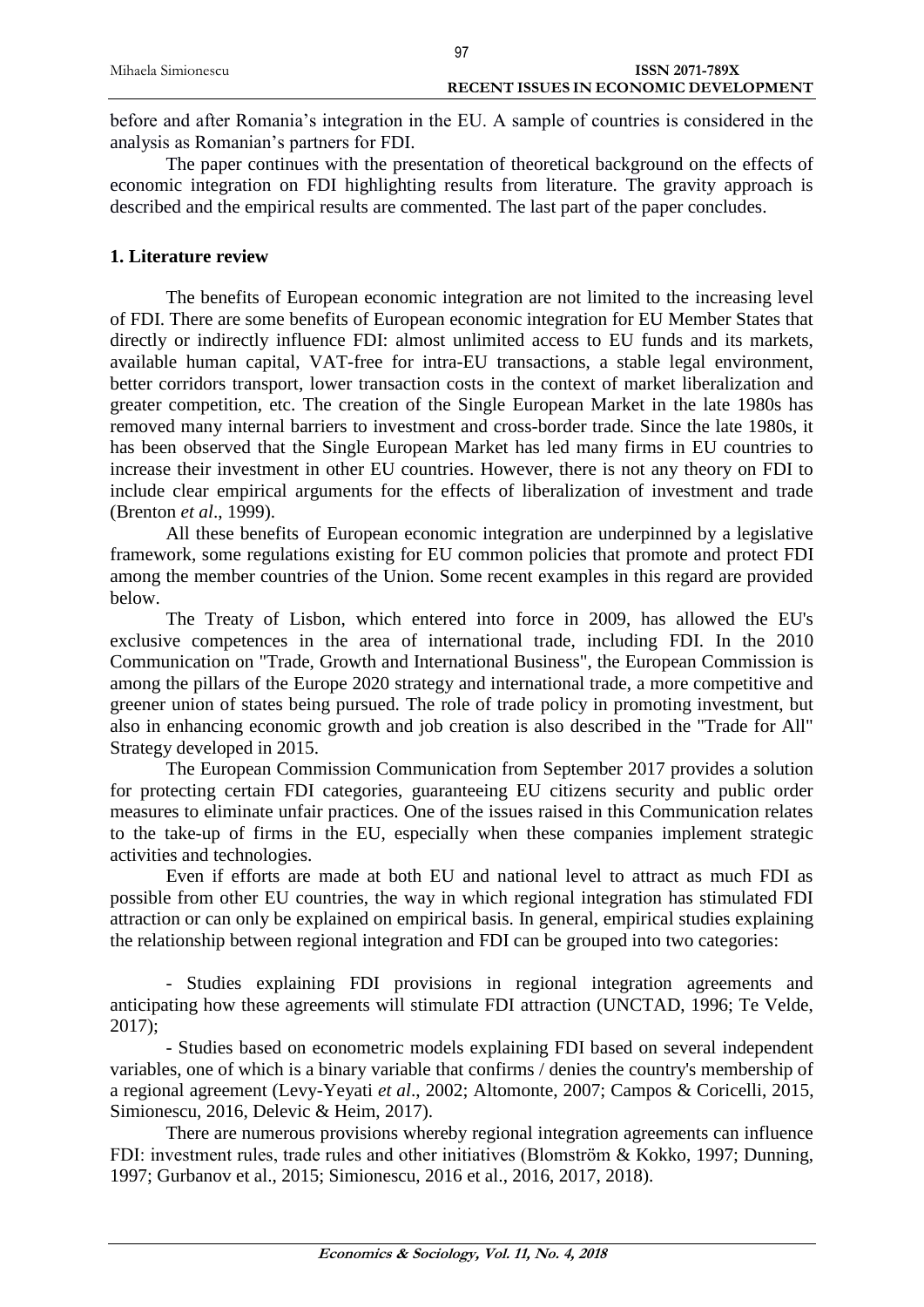| Mihaela Simionescu | <b>ISSN 2071-789X</b>                        |
|--------------------|----------------------------------------------|
|                    | <b>RECENT ISSUES IN ECONOMIC DEVELOPMENT</b> |

Most studies based on the econometric approach show that extra-regional FDI stimulates FDI, but in some cases intra-regional FDI is also stimulated. Thus, for 60 OECD countries as host countries for FDI, Levy-Yeyati *et al.* (2003) showed that membership in the same regional agreement led to an increase in the volume of FDI attracted by almost 27% between 1982-1999. Regional integration, corroborated with market size, is a determining factor for FDI. Other studies focus on other regions: MERCUSOR (Chudnovsky & Lopez, 2001), NAFTA (Waldkirch, 2003; Feils & Rahman, 2008) or UNCTAD (2003).

The effects of the European Single Market are assessed by Pain (1997), Pain & Lansbury (1997), Dunning (1997), Benito *et al.* (2003), Straathof *et al.* (2008), Campos & Coricelli (2015), Delevic & Heim 2017), especially on econometric grounds.

According to Dunning (1997), the main dynamic impact of European economic integration on FDI is through its effects on FDI determinants, such as: market size, structure of economy, income level, economies of agglomeration. The effects of integration are manifested at industry level, with more FDI attracted outside the EU in industries that attract more FDI than others. There is little evidence that economic activities have geographically focused on the Single Market, although high added-value sectors remain clustered, while sectors with low added value are scattered. There is some complementarity between FDI and trade. Straathof *et al.* (2008) uses gravitational models to show that the effect of European economic integration was greater on FDI than on trade. EU countries have attracted in average 17% more intra-regional FDI due to EU membership in 1961-2005. Knowing the bilateral FDI flows for 34 OECD countries between 1985 and 2013, Bruno *et al.* (2016) have shown that EU membership has boosted FDI flows by 14% to 38%.

A recent study made by Delevic and Heim (2017) showed that Eastern European countries that became EU member states have attracted more FDI due to their EU membership. The survey considered 16 countries in transition (Romania, Bulgaria, Croatia, Bosnia-Herzegovina, Albania, Czech Republic, Greece, Hungary, Kazakhstan, Serbia, Latvia, Lithuania, Estonia, Montenegro, Slovakia, Slovenia) between 2002 and 2014. Other non-EU countries, such as Kazakhstan, have attracted FDI due to institutional development and internal investment promotion policies.

FDI has risen sharply, even before integration, together with EU enlargement announcements. Thus, inflows of FDI rose sharply in the Czech Republic, Hungary and Poland in 1994 after the announcement made by the European Council of Essen on the integration process of these states into the EU (Beavan & Estrin, 2000). FDI grew in 1997 in only five Central and Eastern European countries (Poland, Hungary, the Czech Republic, Slovenia, Estonia) due to the formal decision to start procedures for EU accession. There is a series of empirical studies confirming the hypothesis that EU integration has provided more FDI to transition economies (Stosic *et al*., 2011; Bitzenis & Vlachos, 2013). Stosic *et al.* (2011) showed that Romania and Bulgaria attracted more FDI than Serbia immediately after EU accession. Therefore, by accelerating efforts for the EU integration, Serbia can improve its business environment and attract more foreign investors. In the case of Bulgaria, Bitzenis and Vlachos (2013) have shown that the European economic integration is not the single determinant of FDI. The export is also important in attracting FDI.

However, unlike the developed countries, developing countries have attracted a smaller volume of FDI, and further efforts to increase competitiveness through the restructuring of the economy are still needed. In this context, the EU should develop parallel economic policies to reduce the large gaps between EU countries in attracting FDI. Another explanation for the smaller volume of FDI attracted by the new EU Member States is provided by Bellak and Narula (2008). They have shown that globalization has mitigated the benefits of EU membership of new Member States, which should develop policies to attract FDI from other emerging non-EU countries. All the companies should become competitive on

98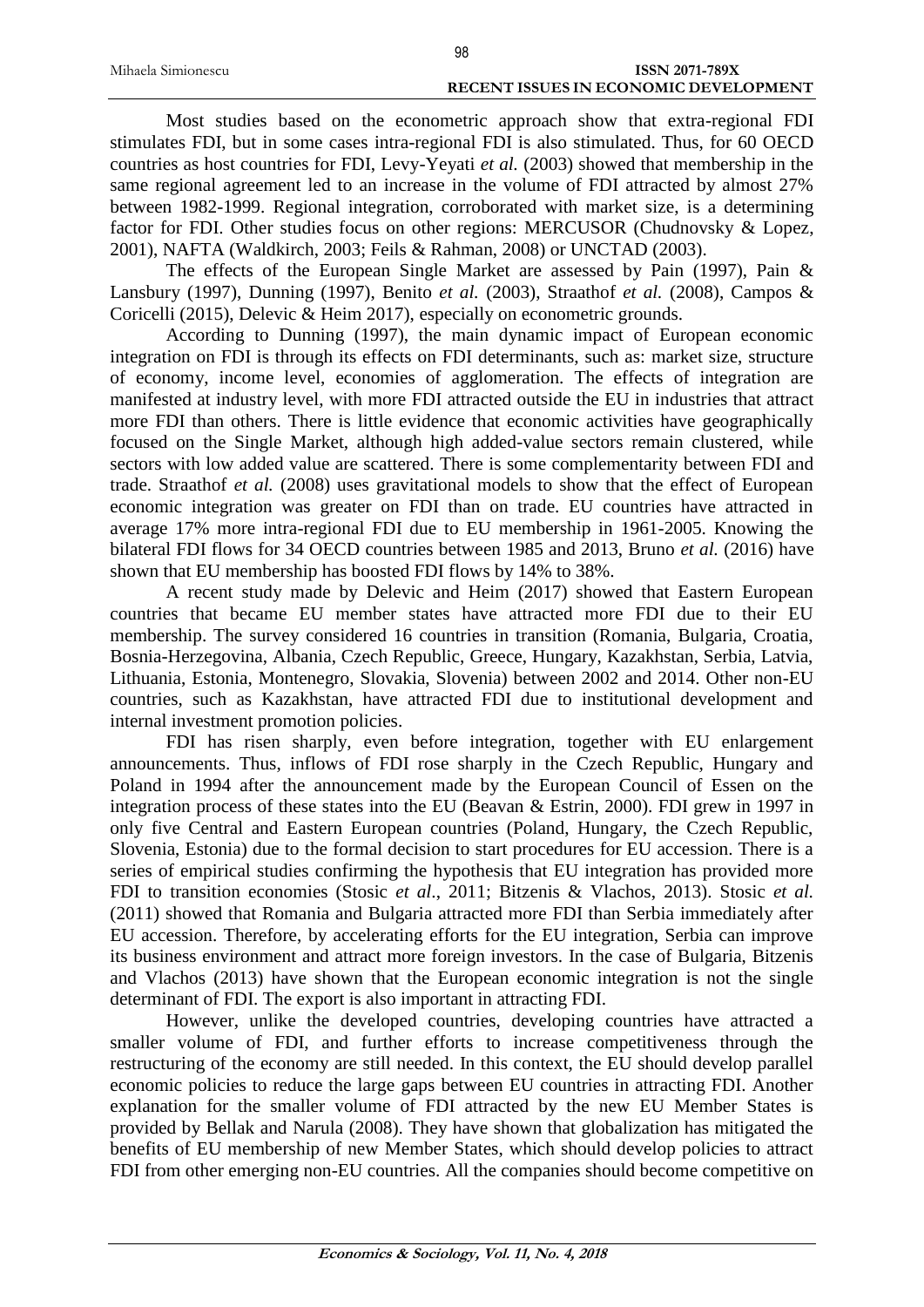|                    | 99                                           |
|--------------------|----------------------------------------------|
| Mihaela Simionescu | <b>ISSN 2071-789X</b>                        |
|                    | <b>RECENT ISSUES IN ECONOMIC DEVELOPMENT</b> |

the Single European Market to boost economic growth and reduce disparities in GDP per capita.

Since joining the EU, Romania has attracted more FDI, creating new jobs, but has also grown economic growth, living standards, saving and investing, ensuring better protection consumers and increasing competition, developing capital markets, etc. All these advantages have also helped attract foreign investors to Romania. Unlike other countries that have recently joined the EU, Romania and Poland have reached the highest level of FDI inflows during the pre-crisis period (2005-2008). This result for Romania is also explained by the acceleration of privatization on the background of preparations for EU integration and by the increased confidence of foreign investors. In 2008, Romania was the 10th EU country according to the attracted FDI volume. After the crisis, however, Romania has not remained a country as attractive as Poland.

The advantages of European economic integration for Romania are counterbalanced by fierce competition with firms in the old EU Member States, the competitive pressures of the Single Market, rapid technological change, which can bring unemployment in the short term as a result of the restructuring of businesses and sectors.

## **2. Methodological approach**

Gravity models are used in the economy to manage the large variation in economic interaction in space related to factor and trade mobility. The tractability of this approach is due to modularity: the distribution of factors and goods in space is determined by gravitational forces conditioned by the size of the economic activities in each location. Modularity allows for disaggregation by regions and goods at any scale and allows for inferences on trade costs that do not depend on a particular model of production and on the structure of the market at complete equilibrium.

Traditional gravity model is based on Newton law. The mass of production factors provided at origin  $i$ ,  $Y_i$ , is attracted by the mass of demand of goods and labour at destination *j*,  $E_j$ , but potential flow is reduced by the distance between origin and destination,  $d_{ij}$ .

$$
X_{ij} = \frac{Y_i E_j}{d_{ij}^2} \tag{1}
$$

 $X_{ij}$ - anticipated mobility of goods and labour force between *i* and *j* 

A theoretical background of gravity models is presented by Anderson (1979). The author introduces a model where goods are differentiated by country of origin and consumers have preferences for all differentiated products.

In the general formulation, the gravity equation has the following multiplicative form:

$$
X_{ij} = G S_i M_j \theta_{ij} \tag{2}
$$

 $X_{ij}$ - monetary value of exports from *i* to *j* 

 $S_i$ - exporter-specific factors that aggregate the exporter's total supply, such as the GDP of the exporting country

 $M_j$ - importer-specific factors that aggregate the importer's total demand, such as the GDP of the importing country

G- variable that does not depend on *i* and *j*, like trade liberalization

 $\theta_{ij}$ - exporter *i* facility to access the market *j*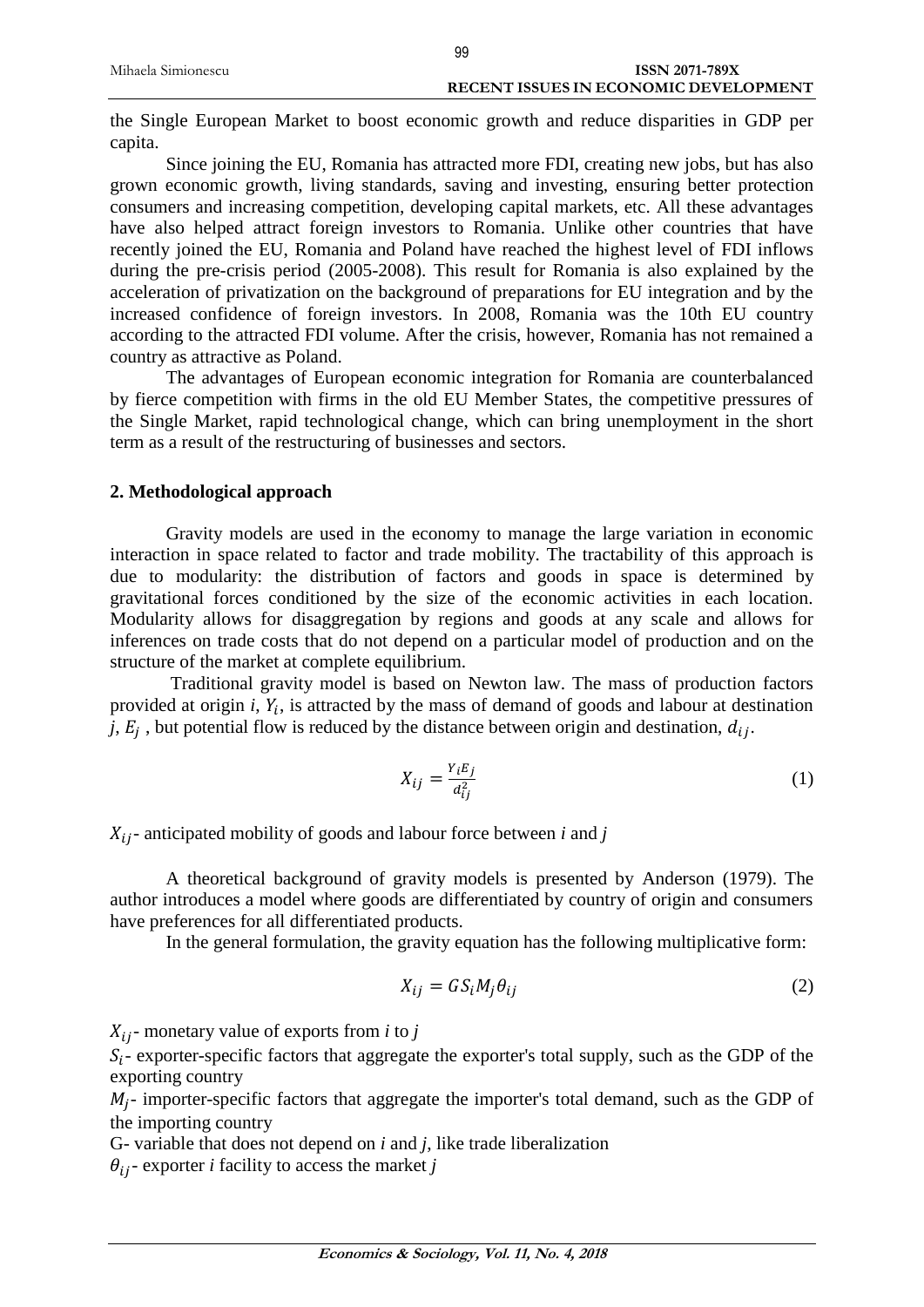Starting from the gravity approach, the Heckman (1978) selection model will be applied in empirical applications. The model proposed by Heckman (1978) starts from a regression:

$$
y_j = x_j \beta + u_{1j} \tag{3}
$$

The dependent variable is not always observed. The dependent variable for observation *j* is observed if the condition is fulfilled (selection equation):

$$
z_j \gamma + u_{2j} > 0 \tag{4}
$$

z- the variable used to determine if the dependent variable is observable or not

$$
u_1 \sim N(0, \sigma)
$$
  
\n
$$
u_2 \sim N(0, 1)
$$
  
\n
$$
corr(u_1, u_2) = \rho
$$

If  $\rho \neq 0$  (correlations between models' errors), then the application of common estimation techniques generates biased estimators. In this case, the Heckman selection regression allows us to obtain asymptotic efficient and consistent estimators.

In this paper, the dependent variable is represented by bilateral FDI and FDI inflows. The explanatory variables are represented by: GDP per capita in constant prices of 2010, American dollars, exports of good and services as percent of GDP, a dummy variable EU\_membership that takes the value 1 if the country is EU member state and 0, otherwise.

#### **3. Empirical results**

Data for GDP per capita and exports are provided by the World Bank. Data on bilateral FDI for Romania and countries in and outside the EU and for FDI inflows are taken from the UNCTAD database. All data cover the period 2005-2016.

Several Heckman selection models were constructed to explain Romania's bilateral FDI in relation to other countries, but also the FDI inflows. The following countries were considered in the period 2005-2016: Austria, Belgium, Bulgaria, Cyprus, France, Germany, Greece, Hungary, Ireland, Italy, Netherlands, Poland, Portugal, Slovakia, Slovenia, Spain, Sweden, UK, Norway, Switzerland, Canada, US, Australia, Japan, Korea, Iran, Iraq, Turkey, Moldavia and Russia.

As expected, the Heckman selection model in *Table 1* confirms expectations based on economic theory: exports have a positive and significant influence on bilateral FDI between Romania and other countries. The result is also confirmed by Egger (2001), which shows that FDI and export are determined by the same factors. EU membership of the sample countries has had a positive impact on FDI. The result is in line with that obtained by Barell and Nahhas (2018). The authors showed a strong impact of European economic integration on bilateral FDI between 1995 and 2015 for a sample of OECD countries. The GDP per capita of the countries was not a determinant of FDI in this case.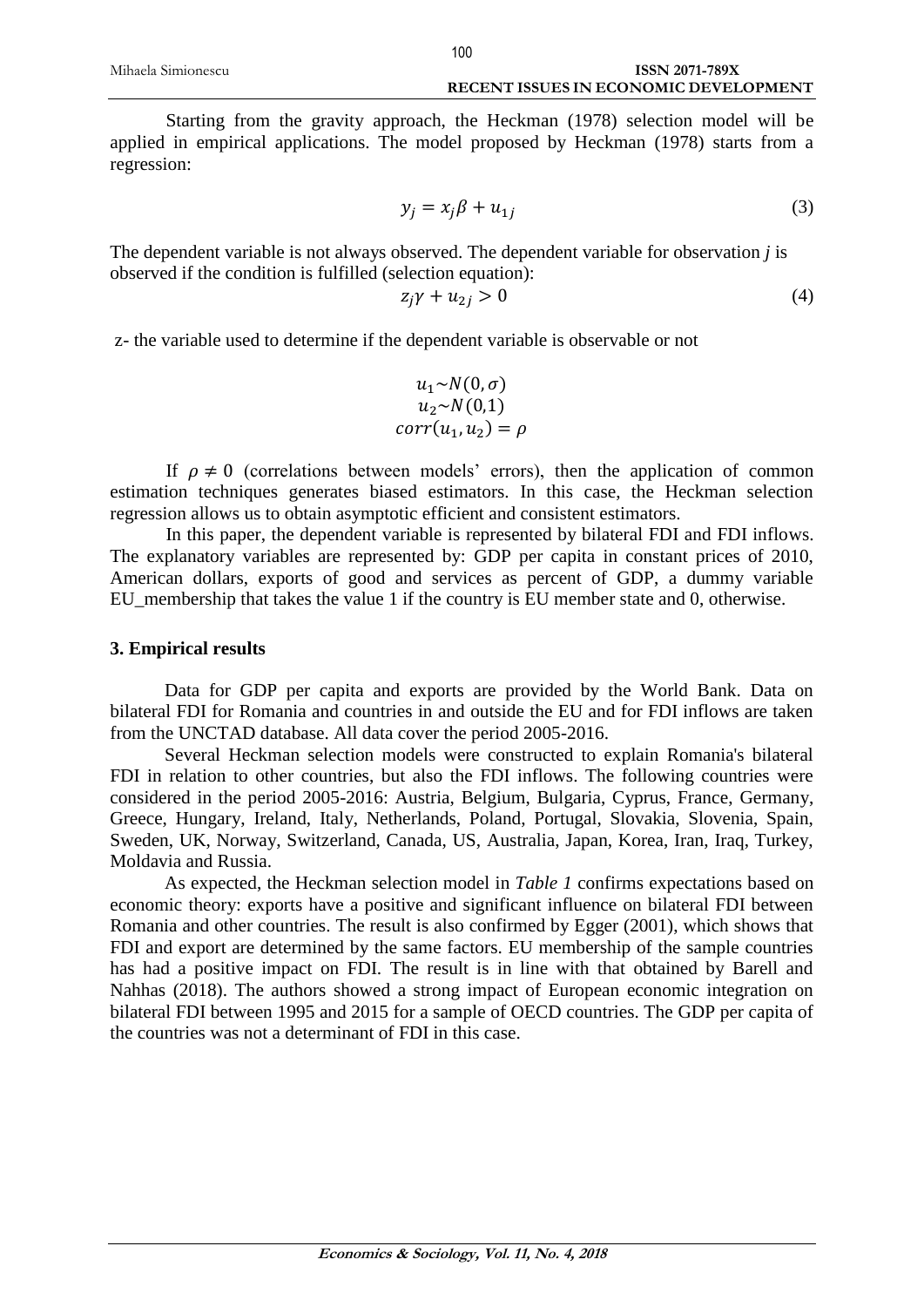| Variable      | Coefficient | Robust standard | z       | P >  z |
|---------------|-------------|-----------------|---------|--------|
|               |             | error           |         |        |
| ln(exports)   | 0.321       | 0.091           | 3.55    | 0.000  |
| constant      | $-2.477$    | 2.306           | $-1.07$ | 0.283  |
| EU membership | 0.701       | 0.189           | 3.69    | 0.000  |
| constant      | $-0.035$    | 0.126           | $-0.28$ | 0.777  |
| athrho        | $-2.045$    | 0.247           | $-8.25$ | 0.000  |
| ln(sigma)     | 0.883       | 0.093           | 9.43    | 0.000  |

# Table 1. Heckman selection model for explaining bilateral FDI between Romania and other countries (2005-2016)

101

Source: *author's calculations*

The models are rebuilt for two distinct periods: 2005-2006, before Romania's accession to the EU and 2007-2012, after Romania's integration into the EU. For the 2005-2006 period, only a Heckman selection model was valid, with the exports coefficient being significant at a significance level of 10%, as can be seen from *Table 2*. On the other hand, the coefficient for EU membership was not significant statistically, indicating that prior to joining the EU, Romania did not attract and did not significantly generate more FDI from / to EU countries compared to non-EU countries.

Table 2. Heckman selection model for explaining bilateral FDI between Romania and other countries (2005-2006)

| Variable      | Coefficient | Robust standard | Z       | P >  z |
|---------------|-------------|-----------------|---------|--------|
|               |             | error           |         |        |
| ln(exports)   | 0.331       | 0.184           | 1.79    | 0.073  |
| constant      | $-4.178$    | 4.76            | $-0.88$ | 0.380  |
| EU membership | $-0.265$    | 0.491           | $-0.54$ | 0.589  |
| constant      | 1.182       | 0.411           | 2.87    | 0.004  |
| athrho        | 0.462       | 0.765           | 0.60    | 0.545  |
| ln(sigma)     | 0.676       | 0.157           | 4.30    | 0.000  |

Source: *author's calculations*

*Table 3* shows the Heckman selection model which indicates the positive influence of the EU membership of the partner countries of Romania after this country joined the EU. Therefore, the positive impact of the partner countries from EU in 2005-2012 is explained by the accession of Romania to the EU in 2007.

Table 3. Heckman selection model for explaining bilateral FDI between Romania and other countries (2005-2016)

| Variable      | Coefficient | Robust standard | z       | P >  z |
|---------------|-------------|-----------------|---------|--------|
|               |             | error           |         |        |
| ln(exports)   | 0.314       | 0.077           | 4.07    | 0.000  |
| constant      | $-2.105$    | 1.901           | -1.11   | 0.268  |
| EU membership | 0.69        | 0.187           | 3.69    | 0.000  |
| constant      | $-0.157$    | 0.125           | $-1.25$ | 0.210  |
| athrho        | $-2.066$    | 0.379           | $-5.45$ | 0.000  |
| ln(sigma)     | 0.883       | 0.098           | 8.99    | 0.000  |

Source: *author's calculations*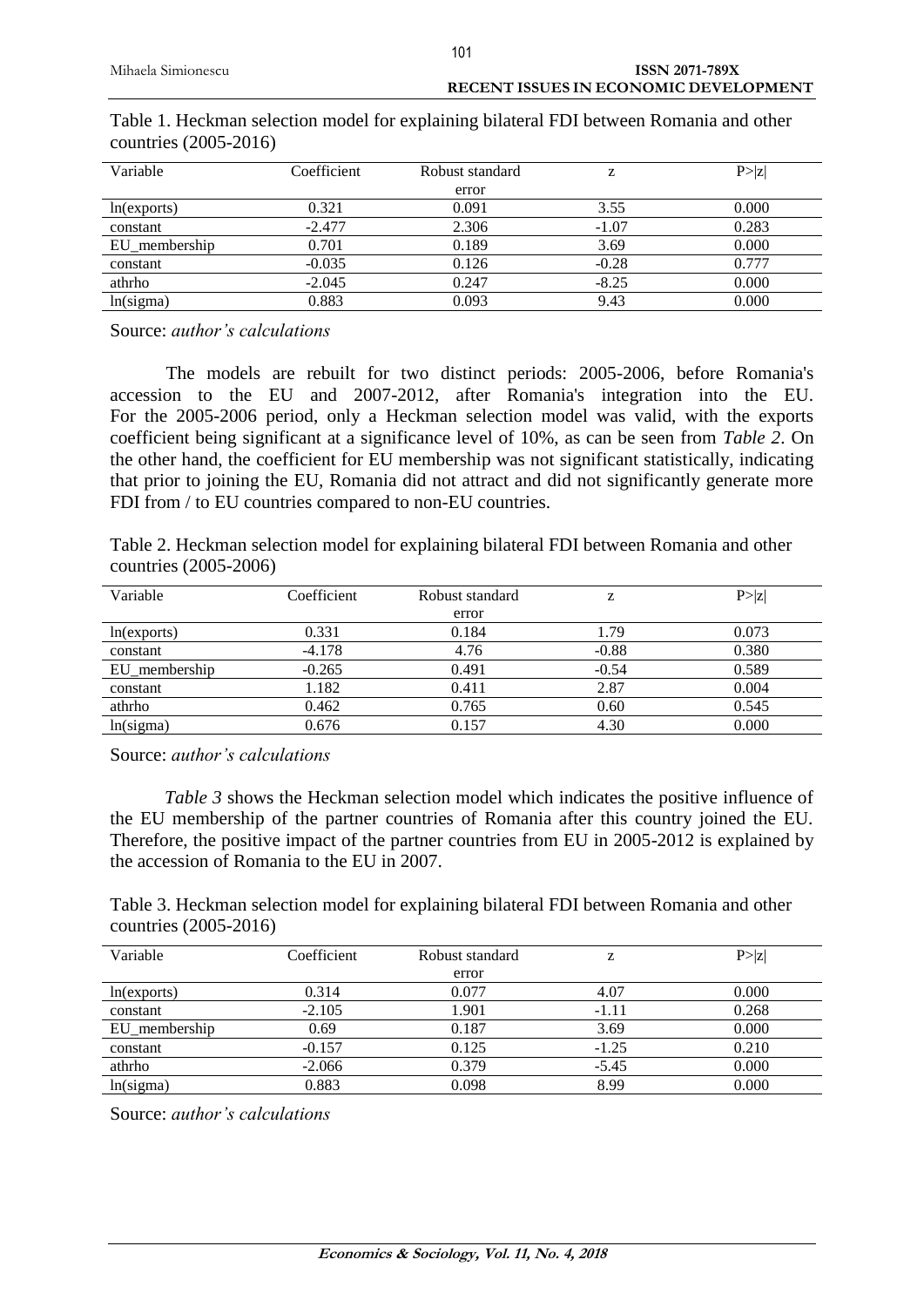|                    | 102                                          |  |
|--------------------|----------------------------------------------|--|
| Mihaela Simionescu | ISSN 2071-789X                               |  |
|                    | <b>RECENT ISSUES IN ECONOMIC DEVELOPMENT</b> |  |

Therefore, we can conclude that after Romania's accession to the EU, Romania attracted and made more FDI from / to the EU member countries compared to the period when it was not a member of the EU. The result is in line with the results obtained by Rădulescu and Jianu (2011) and Delevic and Heim (2017), showing the capacity of Romania and other Eastern European countries to attract more FDI after joining the EU on the grounds of improving institutional efficiency.

Other models of the same type were developed to explain the FDI attracted by Romania in 2005-2016, then on sub-periods (2005-2006 and 2007-2012). As expected, the Heckman selection model in *Table 4* confirms expectations based on economic theory: exports of the partner countries have a positive and significant influence on FDI attracted by Romania. The result is also confirmed by Egger (2001), who shows that FDI and exports are determined by the same factors. EU membership of the sample countries has had a positive impact on FDI. The result is in line with that obtained by Barell and Nahhas (2018). The authors showed a strong impact of European economic integration on FDI over the period 1995-2015 for a sample of OECD countries.

| Variable      | Coefficient | Robust standard | Z.      | P >  z |
|---------------|-------------|-----------------|---------|--------|
|               |             | error           |         |        |
| ln(exports)   | 0.340       | 0.107           | 3.17    | 0.000  |
| constant      | $-2.879$    | 2.802           | $-1.03$ | 0.304  |
| EU membership | 0.685       | 0.136           | 5.02    | 0.000  |
| constant      | $-0.084$    | 0.129           | $-0.65$ | 0.517  |
| athrho        | $-2.167$    | 0.300           | $-7.21$ | 0.000  |
| ln(sigma)     | 0.980       | 0.074           | 13.21   | 0.000  |

Table 4. Heckman selection model for explaining FDI inflows in Romania (2005-2016)

Source: *author's calculations*

The model is rebuilt for two distinct periods: 2005-2006, before Romania's accession to the EU and 2007-2012, after Romania's integration into the EU.

For the period 2005-2006, only the Heckman selection model was valid, with the exports coefficient being significant at 10% significance level, as shown in *Table 5*. On the other hand, the coefficient for EU membership was not significant statistically, indicating that prior to joining the EU, Romania did not attract significantly more FDI from EU countries compared to non-EU countries.

| Variable      | Coefficient | Robust standard | z       | P >  Z |
|---------------|-------------|-----------------|---------|--------|
|               |             | error           |         |        |
| ln(exports)   | 0.330       | 0.123           | 2.68    | 0.007  |
| constant      | $-2.428$    | 3.249           | $-0.75$ | 0.455  |
| EU_membership | 0.689       | 0.155           | 4.43    | 0.000  |
| constant      | $-0.213$    | 0.147           | $-1.45$ | 0.148  |
| athrho        | $-2.186$    | 0.370           | $-5.90$ | 0.000  |
| ln(sigma)     | 0.980       | 0.091           | 10.71   | 0.000  |

Table 5. Heckman selection model for explaining FDI inflows in Romania (2005-2006)

Source: *author's calculations*

*Table 6* shows the Heckman selection model that presents the positive influence of the EU membership of foreign investors in EU countries after Romania joined the EU. Therefore, the positive impact of the EU membership of partner countries in 2007-2016 is explained by the accession of Romania to the EU in 2007.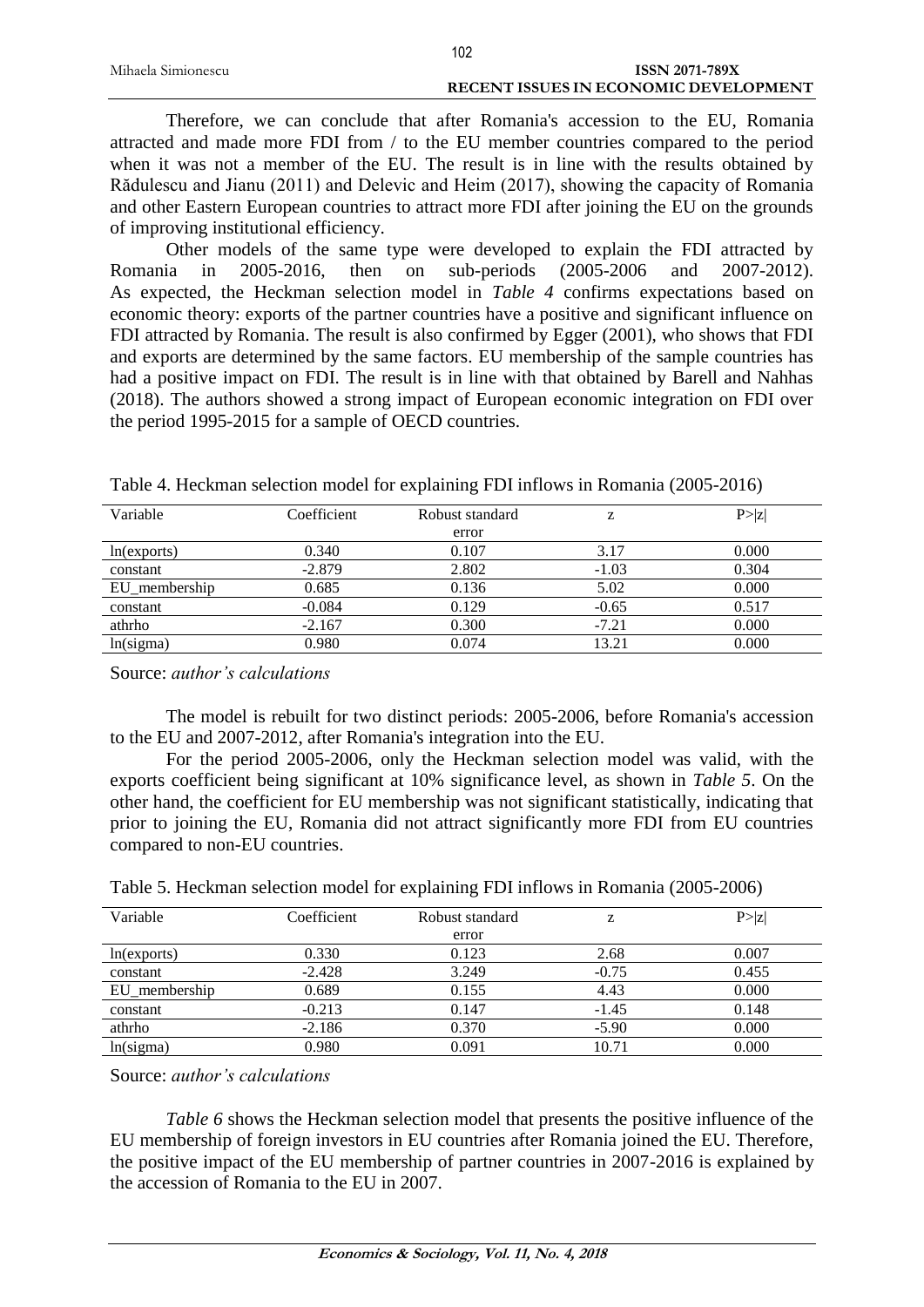| Variable      | Coefficient | Robust standard | z       | P >  z |
|---------------|-------------|-----------------|---------|--------|
|               |             | error           |         |        |
| ln(exports)   | 0.314       | 0.077           | 4.07    | 0.000  |
| constant      | $-2.105$    | 1.901           | $-1.11$ | 0.268  |
| EU_membership | 0.69        | 0.187           | 3.69    | 0.000  |
| constant      | $-0.157$    | 0.125           | $-1.25$ | 0.210  |
| athrho        | $-2.066$    | 0.379           | $-5.45$ | 0.000  |
| ln(sigma)     | 0.883       | 0.098           | 8.99    | 0.000  |

|  |  | Table 6. Heckman selection model for explaining FDI inflows in Romania (2007-2016) |  |  |  |
|--|--|------------------------------------------------------------------------------------|--|--|--|
|  |  |                                                                                    |  |  |  |

Source: *author's calculations*

Therefore, we can be concluded that, after the EU integration, Romania has attracted more FDI from the EU member countries compared to the period when it was not a member of the EU. The result is in line with the results obtained by Rădulescu and Jianu (2011) and Delevic and Heim (2017), showing the capacity of Romania to attract more FDI after joining the EU due to reforms and improved business environment.

#### **Conclusion**

This paper proved on empirical backgrounds the benefits of EU membership for a country in the Central and Eastern Europe that joined EU in 2007 (Romania). The advantages of free movement of factors is analysed from the perspective of FDI. In this context, we checked if the European economic integration is a relevant determinant for FDI in Romania. Some Heckman selection models were estimated for 2005-2016, providing also estimations for sub-periods (2005-2006 and 2007-2016). GDP per capita of the origin countries of foreign investors was not relevant in explaining the FDI in Romania. It seems that exports have a positive influence on FDI. Countries with more exports are more likely to invest in Romania. According to Helpman *et al.* (2004), companies with low productivity prefer more to export than to invest in foreign countries, while firms with high productivity prefer to export less and to open businesses in other countries. This aspect reveals details about the type of foreign investors in Romania. It seems that foreign investors are companies with a lower productivity, but they might prefer cheaper labour force from Romania.

However, the models did not include many macroeconomic variables, focusing on a basic gravity approach. In a future research, other potential determinants might be included (distance, language (Latin language or not) etc.).

## **Acknowledgement**

"This work was supported by a grant of Ministry of Research and Innovation, CNCS -UEFISCDI, project number PN-III-P1-1.1-PD-2016-0163, within PNCDI III".

## **References**

Altomonte, C. (2007). Regional economic integration and the location of multinational firms. *Review of World Economics*, *143*(2), 277-305.

Barrell, R., & Willem te Velde, D. (2002). European integration and manufactures import demand: an empirical investigation of ten European countries. *German Economic Review*, *3*(3), 263-293.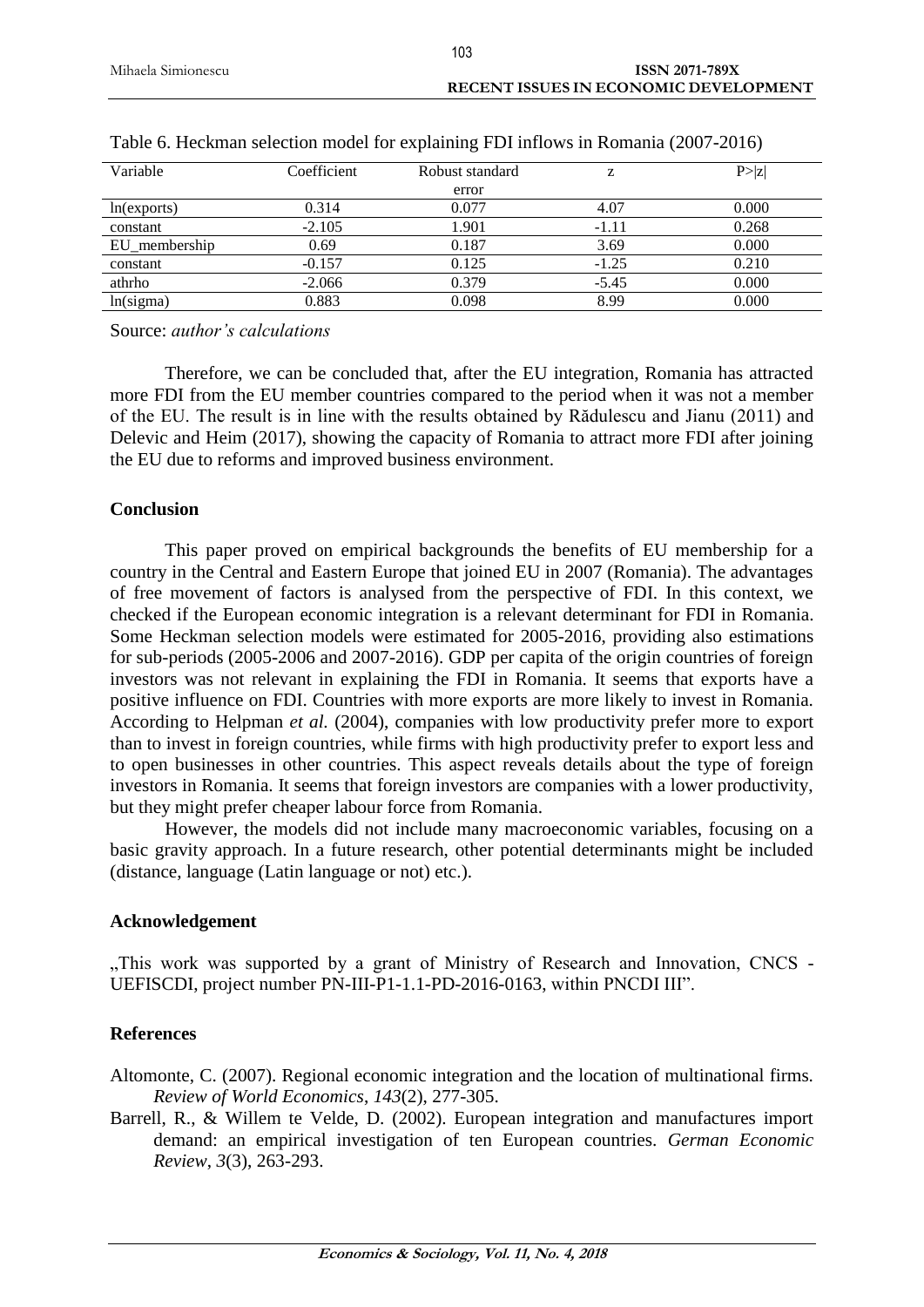- Barrell, R., FitzGerald, J., & Riley, R. (2007). EU Enlargement and Migration: Assessing the Macroeconomic Impacts, National Institute for Economic and Social Research Discussion Paper No. 292 (London).
- Bellak, C., & Narula, R. (2008). *EU enlargement and consequences for FDI assisted industrial development* (No. em-dp2008-69). Henley Business School, Reading University.
- Benito, G. R., Grøgaard, B., & Narula, R. (2003). Environmental influences on MNE subsidiary roles: economic integration and the Nordic countries. *Journal of International Business Studies*, *34*(5), 443-456.
- Bevan, A. A., & Estrin, S. (2004). The determinants of foreign direct investment into European transition economies. *Journal of comparative economics*, *32*(4), 775-787.
- Bitzenis, A., & Vlachos, V. A. (2013). Bulgaria's inward FDI and EU accession. *Journal of East-West Business*, *19*(3), 222-236.
- Blomstrom, M., & Kokko, A. (1997). *Regional integration and foreign direct investment* (No. w6019). National Bureau of Economic Research.
- Brenton, P., Di Mauro, F., & Lücke, M. (1999). Economic integration and FDI: An empirical analysis of foreign investment in the EU and in Central and Eastern Europe. *Empirica*, *26*(2), 95-121.
- Brenton, P., Di Mauro, F., & Lücke, M. (1999). Economic integration and FDI: An empirical analysis of foreign investment in the EU and in Central and Eastern Europe. *Empirica*, *26*(2), 95-121.
- Bruno, R., Campos, N., Estrin, S., & Tian, M. (2016). Technical Appendix to 'The impact of Brexit on foreign investment in the UK'Gravitating towards Europe: an econometric analysis of the FDI effects of EU membership.
- Campos, N., & Coricelli, F. (2015). Some unpleasant Brexit econometrics. *VoxEU. org*.
- Chudnovsky, D., & López, A. (2001). La inversión extranjera directa en el MERCOSUR: un análisis comparativo. in Daniel Chudnovsky, ed., *El Boom de Inversión Directa en el Mercosur* (Madrid: Siglo XXI Editoria Iberoamericana), pp. 1-50.
- Clemens, M. A., & Williamson, J. G. (2004). Why did the tariff–growth correlation change after 1950?. *Journal of Economic Growth*, *9*(1), 5-46.
- Delevic, U., & Heim, I. (2017). Institutions in transition: is the EU integration process relevant for inward FDI in transition European economies?. *Eurasian Journal of Economics and Finance*, *5*(1), 16-32.
- Dunning, J. H. (1997). The European internal market programme and inbound foreign direct investment. *JCMS: Journal of Common Market Studies*, *35*(2), 189-223.
- Feils, D. J., & Rahman, M. (2008). Regional economic integration and foreign direct investment: The case of NAFTA. *Management International Review*, *48*(2), 147-163.
- Gao, T. (2005). Foreign direct investment and growth under economic integration. *Journal of international economics*, *67*(1), 157-174.
- Gurbanov, R., Bilan, Y., & Strielkowski, W. (2015). Economic advantages and disadvantages of Turkish EU accession*. Montenegrin Journal of Economics*, 11(2), 7-30.
- Heckman, J. J. (1978, April). Simple statistical models for discrete panel data developed and applied to test the hypothesis of true state dependence against the hypothesis of spurious state dependence. In *Annales de l'INSEE* (pp. 227-269). Institut national de la statistique et des études économiques.
- Helpman, E., Melitz, M. J., & Yeaple, S. R. (2004). Export versus FDI with heterogeneous firms. *American economic review*, *94*(1), 300-316.
- Levy-Yeyati, E. L., Stein, E., & Daude, C. (2003). Regional Integration and the Location of FDI. *Inter-American Development Bank*, mimeo.